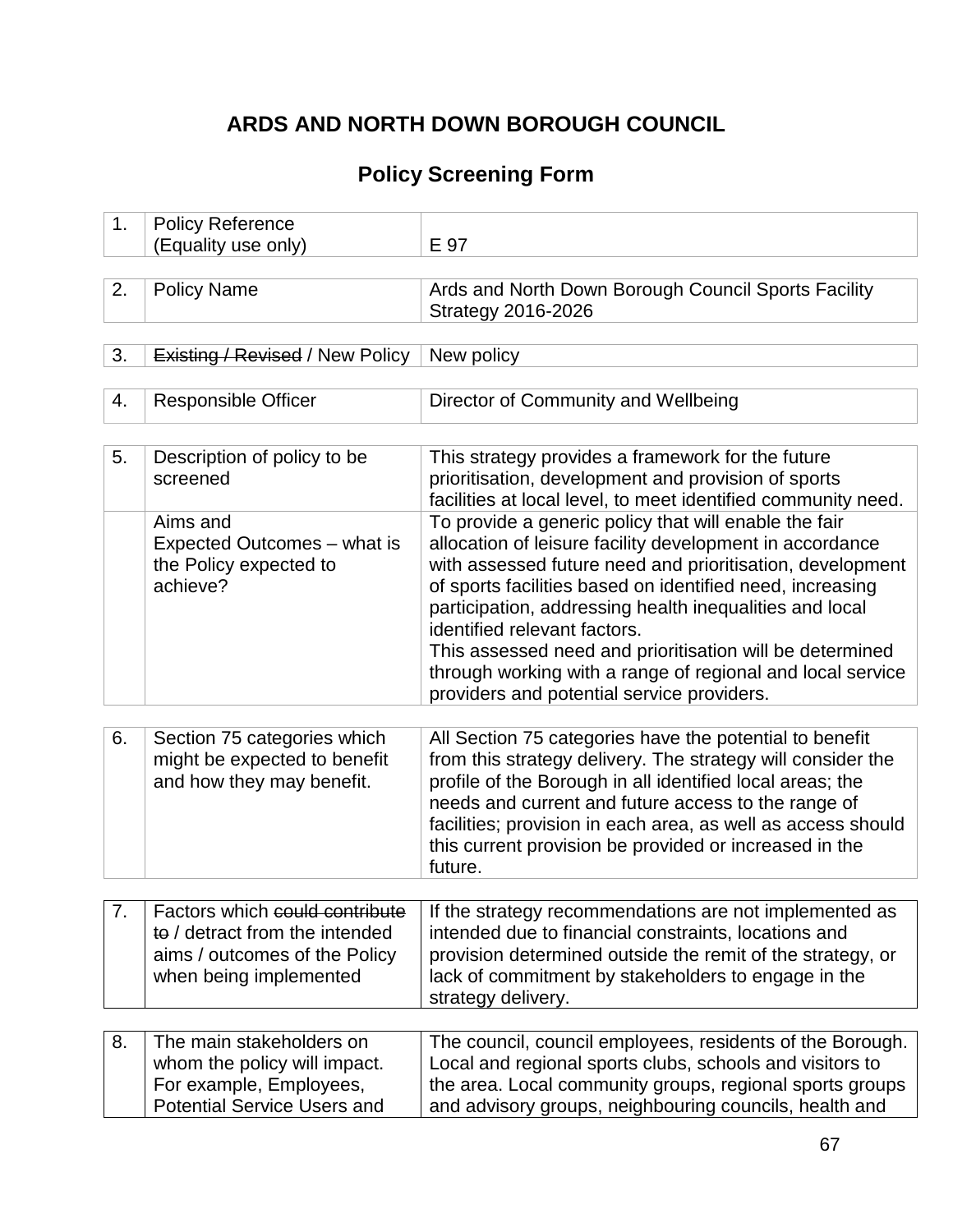| <b>Community Groups</b>         | social care providers, Public Health Agency.             |
|---------------------------------|----------------------------------------------------------|
| Consider the internal and       | Relevant government agencies, RYA, Education Sector,     |
| external impacts (either actual | Greenway, Sustrans, Irish Football Association, National |
| or potential) and comment, or   | Governing Bodies, Sport NI                               |
| list, information where         |                                                          |
| appropriate                     |                                                          |

| 9. | Please provide details of other policies which have a bearing on this one. |                             |
|----|----------------------------------------------------------------------------|-----------------------------|
|    | Policies:                                                                  | Owned by:                   |
|    | E 15 Ards and North Down Borough Council -                                 |                             |
|    | Corporate Plan                                                             | Ards and North Down Borough |
|    | E 16 Good Relations Strategy and Action Plan                               | Council                     |
|    | E 33 Ards and North Down Borough Council                                   |                             |
|    | <b>Sports Forum Grants</b>                                                 |                             |
|    | E 34 Sports Development Capital Grants Scheme                              |                             |

| 10. | Available evidence (quantitative and qualitative) considered as important to encourage |                                                                                                                                                                                                                                                          |  |  |
|-----|----------------------------------------------------------------------------------------|----------------------------------------------------------------------------------------------------------------------------------------------------------------------------------------------------------------------------------------------------------|--|--|
|     | completion in relation to:                                                             |                                                                                                                                                                                                                                                          |  |  |
|     | <b>Religious Belief</b>                                                                | Limited S75 data on the Borough profile from NISRA and                                                                                                                                                                                                   |  |  |
|     | <b>Political Opinion</b>                                                               | NINIS.                                                                                                                                                                                                                                                   |  |  |
|     | <b>Racial Group</b>                                                                    | This data is available per electoral ward for a range of Section                                                                                                                                                                                         |  |  |
|     | Age                                                                                    | 75 dimensions and assists in identifying religious belief, racial                                                                                                                                                                                        |  |  |
|     | <b>Marital Status</b>                                                                  | group, age, marital status, gender, those with a disability and<br>those with caring responsibilities.<br>Political opinion data is available from the outcome of Local<br>Council elections, Stormont Executive elections and<br>Westminster elections. |  |  |
|     | Sexual orientation                                                                     |                                                                                                                                                                                                                                                          |  |  |
|     | Men & Women generally                                                                  |                                                                                                                                                                                                                                                          |  |  |
|     | <b>Disability</b>                                                                      |                                                                                                                                                                                                                                                          |  |  |
|     | Dependents                                                                             |                                                                                                                                                                                                                                                          |  |  |
|     |                                                                                        | See Council profile.                                                                                                                                                                                                                                     |  |  |

| 11. | Based on data previously provided what are the needs, experiences and priorities for each<br>of the following categories, in relation to this policy/decision? |                                                                        |  |
|-----|----------------------------------------------------------------------------------------------------------------------------------------------------------------|------------------------------------------------------------------------|--|
|     | <b>Religious Belief</b>                                                                                                                                        | Some sports and the location of their playing facilities may have      |  |
|     | <b>Political Opinion</b>                                                                                                                                       | a chill factor to individuals who have a different religious belief or |  |
|     | <b>Racial Group</b>                                                                                                                                            | political opinion. It is the aim of this strategy to encourage         |  |
|     | Age                                                                                                                                                            | participation through the provision of facilities across the           |  |
|     | <b>Marital Status</b>                                                                                                                                          | Borough that are accessible for a broad range of sports and            |  |
|     | Sexual orientation                                                                                                                                             | users.                                                                 |  |
|     | Men & Women                                                                                                                                                    | All users and potential users require facilities that are accessible   |  |
|     | generally                                                                                                                                                      | by transport, accessible for those with a disability, have suitable    |  |
|     | <b>Disability</b>                                                                                                                                              | facilities that encourage the safety and security for all users        |  |
|     | <b>Dependents</b>                                                                                                                                              | including children, young people and adults who may be<br>vulnerable.  |  |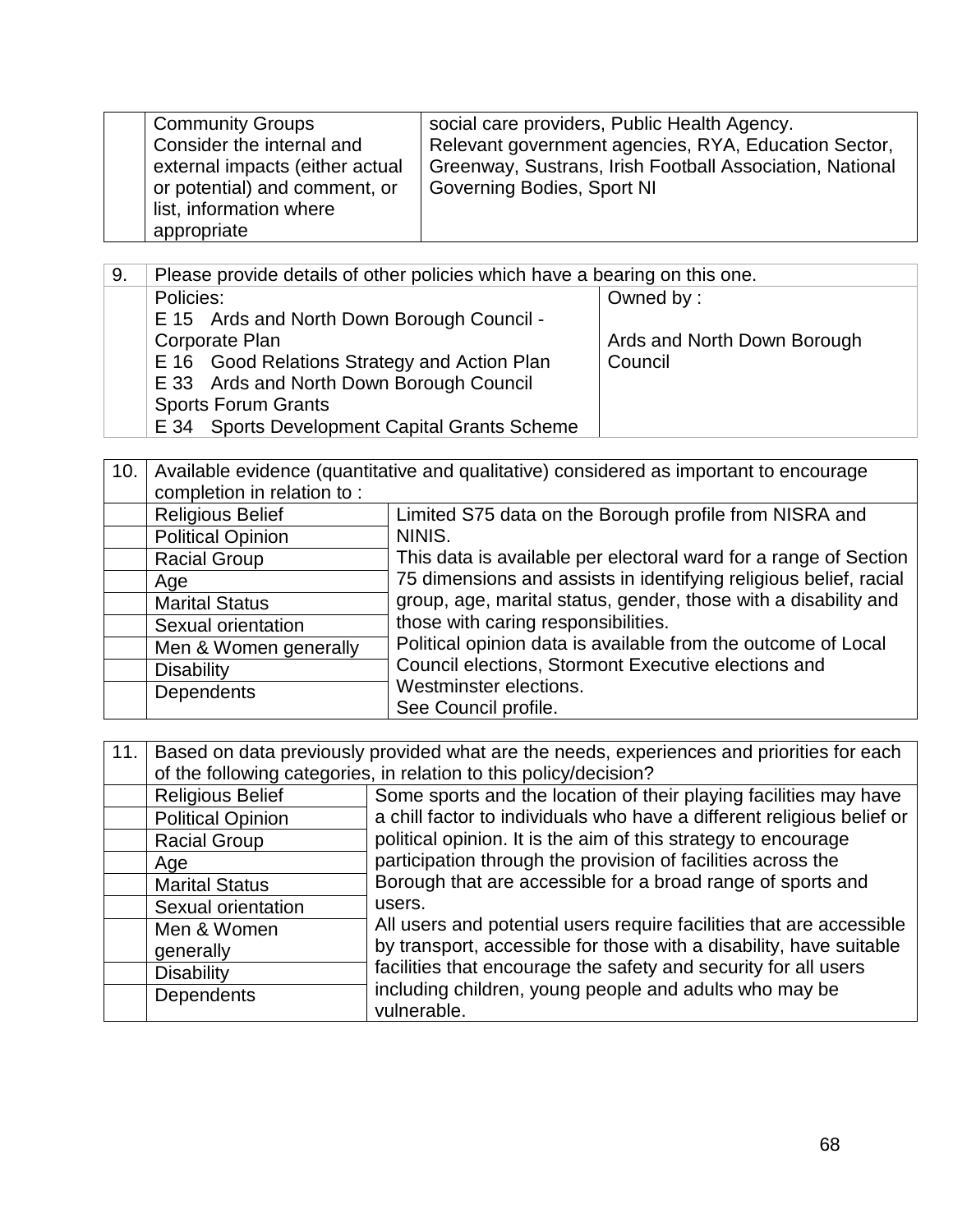## **Does this Policy require an Equality Impact Assessment?**

| What is the likely impact on equality of opportunity for each of the Section 75 categories? |                                       |                  |
|---------------------------------------------------------------------------------------------|---------------------------------------|------------------|
|                                                                                             | Detail of Impact                      | Level of Impact  |
|                                                                                             |                                       | Minor/Major/None |
| <b>Religious Belief</b>                                                                     | This strategy will ensure equality of | <b>None</b>      |
| <b>Political Opinion</b>                                                                    | opportunity is a priority through the |                  |
| <b>Racial Group</b>                                                                         | consultation process by ensuring it   |                  |
| Age                                                                                         | is inclusive and uses a broad         |                  |
| <b>Marital Status</b>                                                                       | range of methods to engage with       |                  |
| Sexual orientation                                                                          | users and potential users.            |                  |
| Men & Women generally                                                                       | The strategy is to encourage          |                  |
| <b>Disability</b>                                                                           | participation in all sports by those  |                  |
| <b>Dependents</b>                                                                           | wishing to take part.                 |                  |

| 2. | Are there opportunities to better promote equality of opportunity for people within the<br>Section 75 equality categories? |                                                                                                                                               |                          |  |
|----|----------------------------------------------------------------------------------------------------------------------------|-----------------------------------------------------------------------------------------------------------------------------------------------|--------------------------|--|
|    |                                                                                                                            | If "Yes", provide details                                                                                                                     | If "No", provide details |  |
|    | <b>Religious Belief</b>                                                                                                    | No.                                                                                                                                           |                          |  |
|    | <b>Political Opinion</b>                                                                                                   | The strategy has 14 recommendations that collectively<br>demonstrate the Council's commitment to ensuring all                                 |                          |  |
|    | <b>Racial Group</b>                                                                                                        |                                                                                                                                               |                          |  |
|    | Age                                                                                                                        |                                                                                                                                               |                          |  |
|    | <b>Marital Status</b>                                                                                                      | Borough residents, irrespective of their Section 75 profile<br>can access sports facilities suitable to their need in a<br>reasonable manner. |                          |  |
|    | Sexual orientation                                                                                                         |                                                                                                                                               |                          |  |
|    | Men & Women generally                                                                                                      |                                                                                                                                               |                          |  |
|    | <b>Disability</b>                                                                                                          |                                                                                                                                               |                          |  |
|    | <b>Dependents</b>                                                                                                          |                                                                                                                                               |                          |  |

| 3. | To what extent is the Policy likely to impact on Good Relations between people of different<br>religious belief, political opinion or racial group? |                                                                                                                                                                                  |  |  |
|----|-----------------------------------------------------------------------------------------------------------------------------------------------------|----------------------------------------------------------------------------------------------------------------------------------------------------------------------------------|--|--|
|    |                                                                                                                                                     | Details of Impact<br>Level of Impact                                                                                                                                             |  |  |
|    |                                                                                                                                                     | Minor/Major/None                                                                                                                                                                 |  |  |
|    | <b>Religious Belief</b>                                                                                                                             | Minor. This strategy considers the needs of all users and<br>potential users and will ensure that in the delivery of the<br>14 recommendations the requirements of each of these |  |  |
|    | <b>Political Opinion</b>                                                                                                                            |                                                                                                                                                                                  |  |  |
|    | <b>Racial Group</b>                                                                                                                                 |                                                                                                                                                                                  |  |  |
|    |                                                                                                                                                     | groups will be considered.                                                                                                                                                       |  |  |

| $^{\circ}$ 4. | Are there opportunities to better promote Good Relations between people of different<br>religious belief, political opinion or racial group? |                                                                                                                                                                |                                                                 |  |
|---------------|----------------------------------------------------------------------------------------------------------------------------------------------|----------------------------------------------------------------------------------------------------------------------------------------------------------------|-----------------------------------------------------------------|--|
|               | If "Yes" provide details<br>If "No" provide details                                                                                          |                                                                                                                                                                |                                                                 |  |
|               | <b>Religious Belief</b>                                                                                                                      | No. The strategy has consultation as a primary<br>consideration to ensure all individuals and clubs needs<br>and concerns are addressed in making decisions in |                                                                 |  |
|               | <b>Political Opinion</b>                                                                                                                     |                                                                                                                                                                |                                                                 |  |
|               | <b>Racial Group</b>                                                                                                                          |                                                                                                                                                                |                                                                 |  |
|               |                                                                                                                                              |                                                                                                                                                                | relation to location and availability of facilities and sports. |  |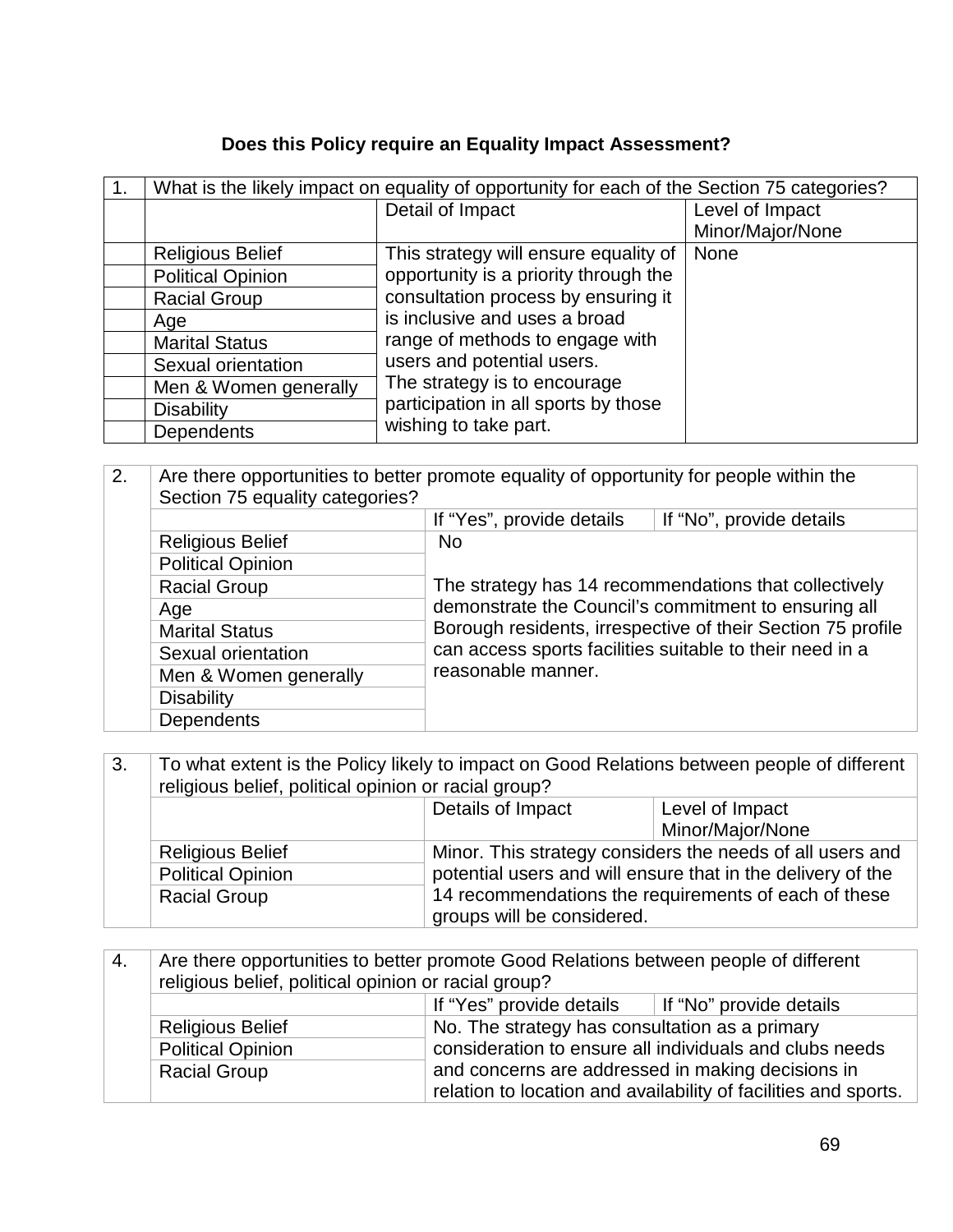| There is an opportunity through Sport NI to use facilities<br>to be shared facilities as good relations is promoted and<br>encouraged through participation in sport. Multi-sport<br>hubs are recommended for consideration within this |
|-----------------------------------------------------------------------------------------------------------------------------------------------------------------------------------------------------------------------------------------|
| strategy.                                                                                                                                                                                                                               |

### Additional Considerations

| <b>Multiple Identity</b><br>Considerations                                                                                                                                                                                                                                                                                   | Details of Impact or potential impact (Positive/Negative)                                                                                                                                                                                                                                                                                                                                                                     |
|------------------------------------------------------------------------------------------------------------------------------------------------------------------------------------------------------------------------------------------------------------------------------------------------------------------------------|-------------------------------------------------------------------------------------------------------------------------------------------------------------------------------------------------------------------------------------------------------------------------------------------------------------------------------------------------------------------------------------------------------------------------------|
| Are there any potential impacts<br>of the policy decision on<br>people with multiple identities?<br>(e.g. disabled minority ethnic<br>persons)<br>Where appropriate provide<br>details of data on the impact of<br>the policy on people with<br>multiple identities.<br>Specify relevant Section 75<br>categories concerned. | This strategy is to encourage participation for all<br>interested Borough residents in sport by facilitating<br>location and range of sports in areas that are accessible<br>across the Borough.<br>Where a particular sport is identified as having a need in<br>a particular location this will be considered in relation to<br>the data available and taking into consideration the 14<br>recommendations of the strategy. |

### **Disability Discrimination Order (NI) 2006**

| Does this proposed policy<br>provide an opportunity to:                                                                           | Yes / No | Explain your reasoning:                                                                                                                                                                                                                                                                                                                                                                                                                                                                                |
|-----------------------------------------------------------------------------------------------------------------------------------|----------|--------------------------------------------------------------------------------------------------------------------------------------------------------------------------------------------------------------------------------------------------------------------------------------------------------------------------------------------------------------------------------------------------------------------------------------------------------------------------------------------------------|
| better promote positive<br>attitudes towards disabled<br>people<br>increase participation by<br>disabled people in public<br>life | Yes      | This strategy will ensure all those with a<br>disability who wish to take part in the<br>development of the strategy will be<br>consulted in an appropriate manner.<br>The strategy will ensure those with a<br>disability can access facilities and sports<br>where possible and reasonable<br>adjustments will be provided for, where<br>identified.<br>Relevant guidance from the range of<br>groups who support individuals with a<br>disability will be used in all decision<br>making processes. |

#### Monitoring Arrangements

Section 75 places a requirement on the Council to have equality monitoring arrangements in place in order to assess the impact of policies and services, help identify barriers to fair participation and to better promote equality of opportunity.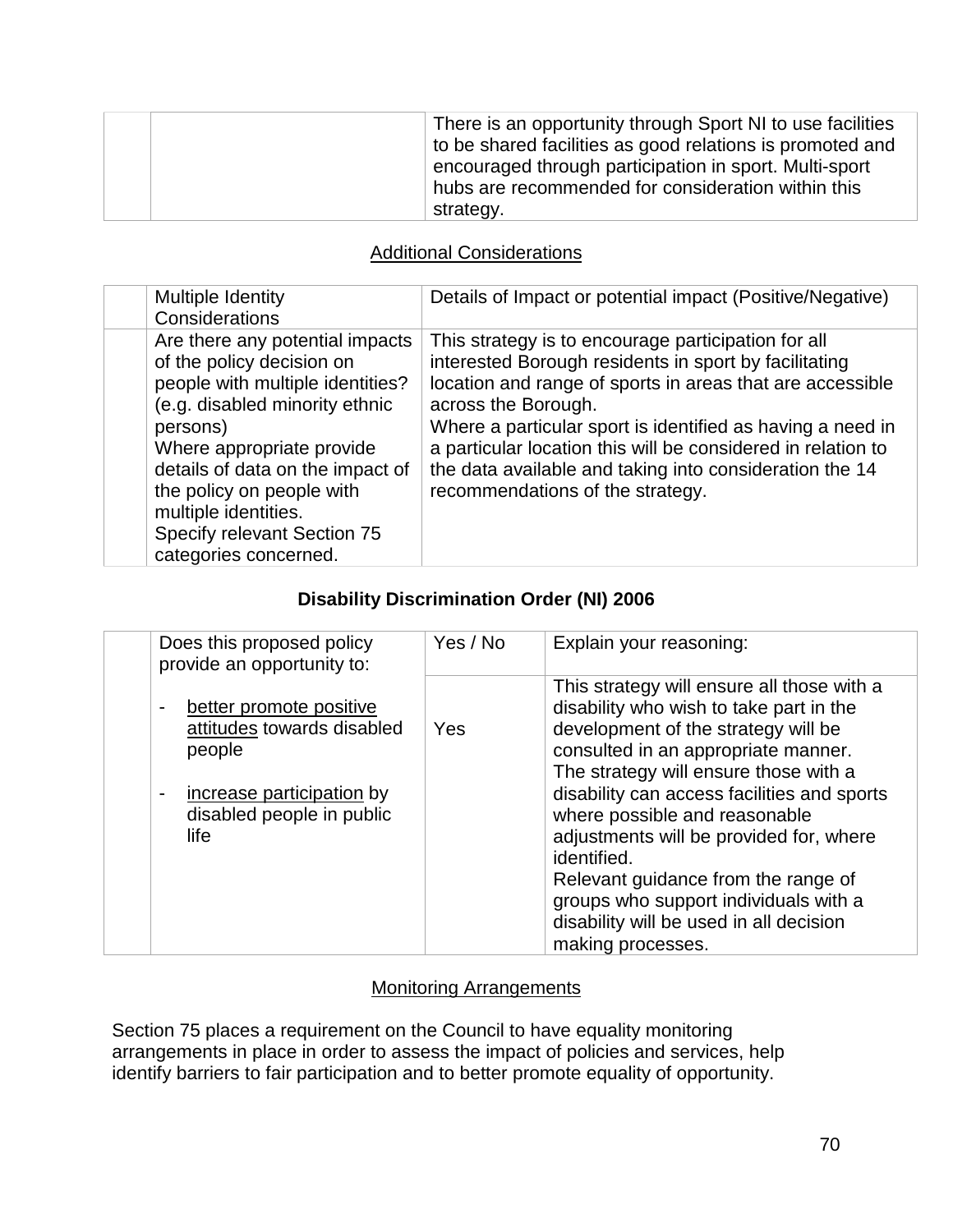| Outline what data you could       | Complaints and comments from service users and local     |
|-----------------------------------|----------------------------------------------------------|
| collect in the future in order to | populations.                                             |
| monitor the impact of this        | Current provision.                                       |
| policy / decision on equality,    | Usage of agreed provision as delivered by this strategy. |
| good relations and disability     | Where possible all data will identify Section 75         |
| duties                            | dimensions of groups or individuals.                     |

#### Consideration of Human Rights

The Human Rights Act 1998 brings the European Convention on Human Rights (ECHR) into UK and, therefore, Northern Ireland. Indicate below any potential *adverse impacts* that the policy / decision may have in relation to human rights issues

| <b>Right to Life</b>                                      | Article 2  |        |
|-----------------------------------------------------------|------------|--------|
| Prohibition to torture, inhuman or degrading<br>treatment | Article 3  |        |
| Prohibition of slavery and forced labour                  | Article 4  |        |
| <b>Right to Liberty and Security</b>                      | Article 5  |        |
| Right to a Fair and Public Trial                          | Article 6  |        |
| Right to no punishment without due legal                  | Article 7  |        |
| process                                                   |            |        |
| Right to respect for private and family                   | Article 8  |        |
| life, home and correspondence                             |            |        |
| Right to freedom of thought, conscience and               | Article 9  |        |
| religion                                                  |            |        |
| Right to freedom of Expression                            | Article 10 |        |
| Right to freedom of peaceful assembly and<br>association  | Article 11 |        |
| Right to marry and found a family                         | Article 12 |        |
| The prohibition on discrimination                         | Article 14 |        |
| Protection of property and enjoyment of                   | Protocol 1 | $\Box$ |
| possessions                                               | Article 1  |        |
| Right to education                                        | Protocol 1 |        |
|                                                           | Article 2  |        |
| Right to free and secret election                         | Protocol 1 |        |
|                                                           | Article 3  |        |

| Please explain any adverse<br>impacts on human rights that<br>you have identified?                         |  |
|------------------------------------------------------------------------------------------------------------|--|
| Please indicate any ways in<br>which you consider the policy<br>positively promotes Human<br><b>Rights</b> |  |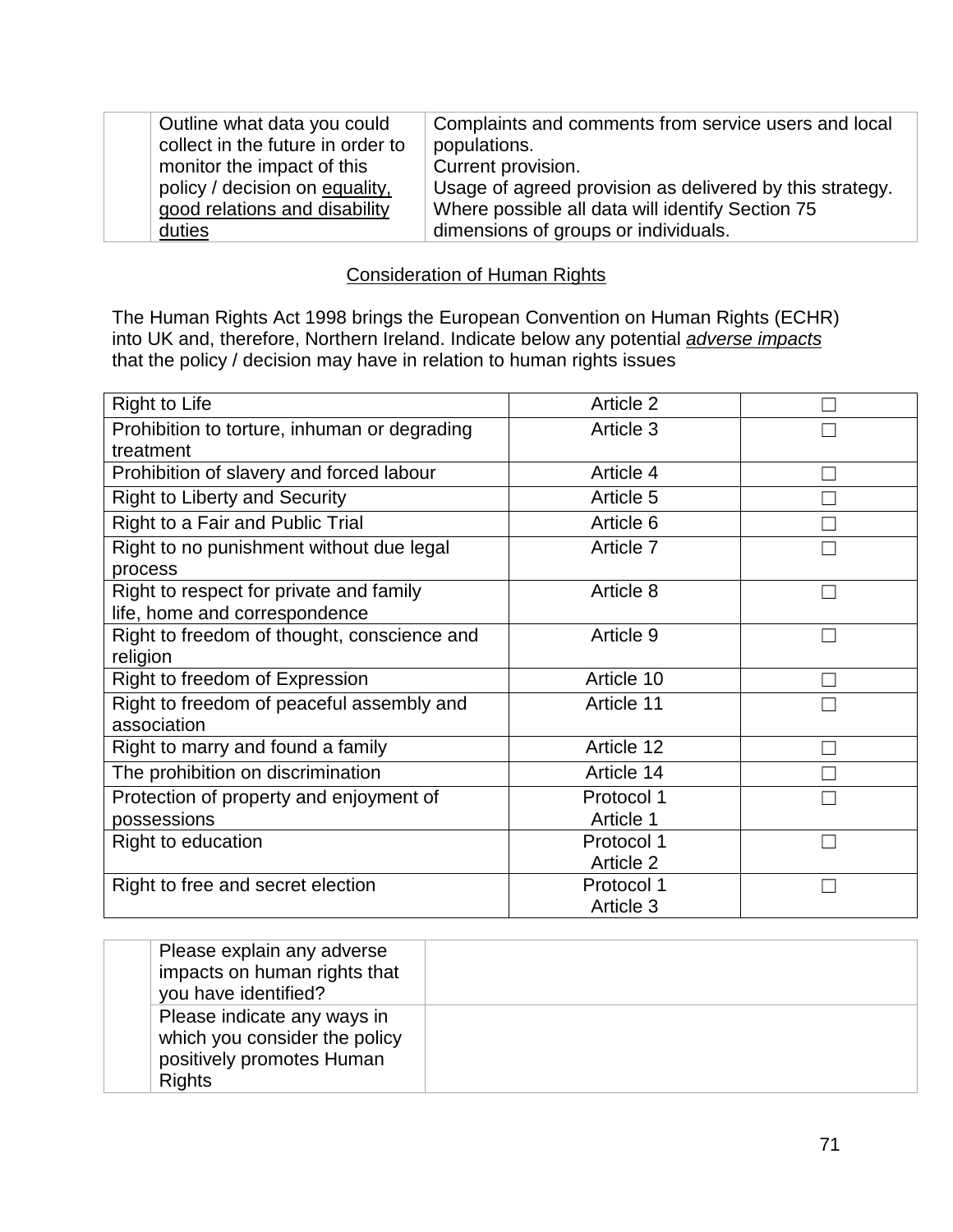I can confirm that the proposed policy / decision have been screened for:-

| Equality of opportunity and good relations |
|--------------------------------------------|
| Disabilities duties; and                   |
| Human rights issues                        |

On the basis of the answers to the screening questions, I recommend that this policy / decision is:-

| X. | Screened Out – No EQIA necessary (no impacts)     |  |
|----|---------------------------------------------------|--|
|    | Screened Out - Mitigating Actions (minor impacts) |  |
|    | Screened In - Necessary to conduct a full EQIA    |  |
|    | Please detail actions to be taken:                |  |
|    |                                                   |  |
|    |                                                   |  |

Screening assessment completed by:-

Name: Ian O'Neill Title: Head of Leisure and Amenities Date: 13 .1 17 Signature:

Director/Head of Service decision approved by:

Name: Graeme Bannister Title: Director of Community and Wellbeing Date: 13 .1 17 Signature:

#### If an Equality Impact Assessment is required

|  | <b>Priority Rating for</b><br><b>Timetabling an Equality</b><br>Impact Assessment. (1-3) | <b>Priority Criterion</b>                               | Rating |
|--|------------------------------------------------------------------------------------------|---------------------------------------------------------|--------|
|  |                                                                                          | Effect on equality of opportunity and good<br>relations |        |
|  |                                                                                          | Social need                                             |        |
|  |                                                                                          | Effect on people's daily lives                          |        |
|  |                                                                                          | Relevance to a public authority's functions             |        |

| Is this Policy Affected by      |  |
|---------------------------------|--|
| Timetables established by other |  |
| relevant Public Authorities?    |  |